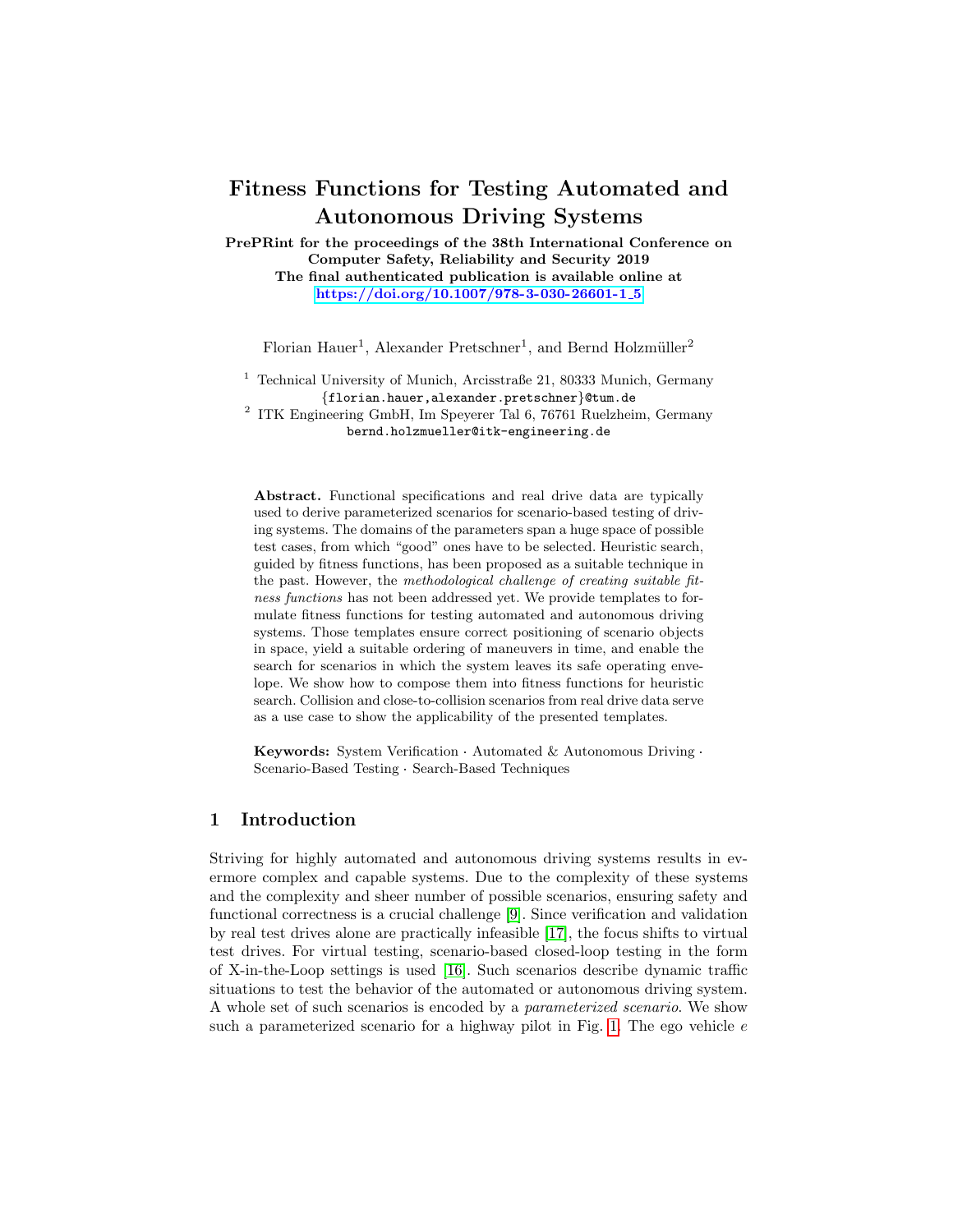accelerates from standstill and approaches car  $c_3$ , which is driving at lower velocity than  $e$ .  $e$  then changes to the middle lane, while simultaneously  $c_1$  changes also to the middle lane behind e. During this scenario, e must not violate the safety distances, e.g. the one to  $c_2$  (shaded area in Fig. [1\)](#page-1-0). Each other car  $c_i$ ,  $i \in \{1,2,3\}$  has a parameter for its longitudinal starting position  $s_{0,c_i}$ , a starting time  $t_{start,c_i}$  for accelerating from standstill, and a desired velocity  $v_i$  it tries to reach and hold throughout the scenarios. In addition, the lane change of  $c_1$  is triggered at a specific time, described by parameter  $t_{lc,c_1}$ . The domains of these ten parameters span a ten-dimensional space of possible test scenarios.



<span id="page-1-0"></span>Fig. 1. Parameterized highway scenario with ten parameters and their domains

Most scenarios in this space are not useful test cases, however. In some scenarios,  $e$  will not even perform a lane change; will perform it in front of  $c_2$ instead of behind it; or  $c_1$  performs its lane change several seconds later than e. Instead, "good" test cases need to be identified within the parameter space. In one interpretation of "good" test scenarios, a correct system approaches safe operating limits, and a faulty system violates them. Existing works suggest the use of search-based techniques. These were successfully applied for testing classic advanced driver assistance systems (SAE levels 1&2 [\[14\]](#page-14-1)), e.g. a parking assistant, an adaptive cruise control, an emergency braking system, and their combination.

Those works focus on technical aspects, e.g. on how to improve the search algorithm, and assume the fitness functions to be given or created ad-hoc. This was an important, and successful, first step. Because these search-based techniques are so promising, we want to apply them to testing automated and autonomous driving systems of SAE levels 4&5 [\[14\]](#page-14-1). Such systems are fundamentally different, as they take over the complete driving task including decision making and executing active maneuvers in dynamic traffic scenarios. Thus, the variety of different possible parameterized scenarios is huge, which requires the definition of many different fitness functions. However, formulating fitness functions correctly is difficult, time-consuming, and requires experience. Wrongly derived fitness functions leave "good" test cases unidentified, which might even lead to wrong conclusions about the test results. It seems clear that creating fitness functions ad-hoc, as done in the past, is not sufficient. For the derivation of fitness functions at large scale, methodological guidance for test engineers is needed.

The contribution of this paper is the following: We provide such guidance in the form of a set of fitness function templates for testing automated and autonomous driving systems in dynamic traffic scenarios with heuristic search. It is further explained how those templates can be easily combined and applied to identify "good" test cases for complex scenario types.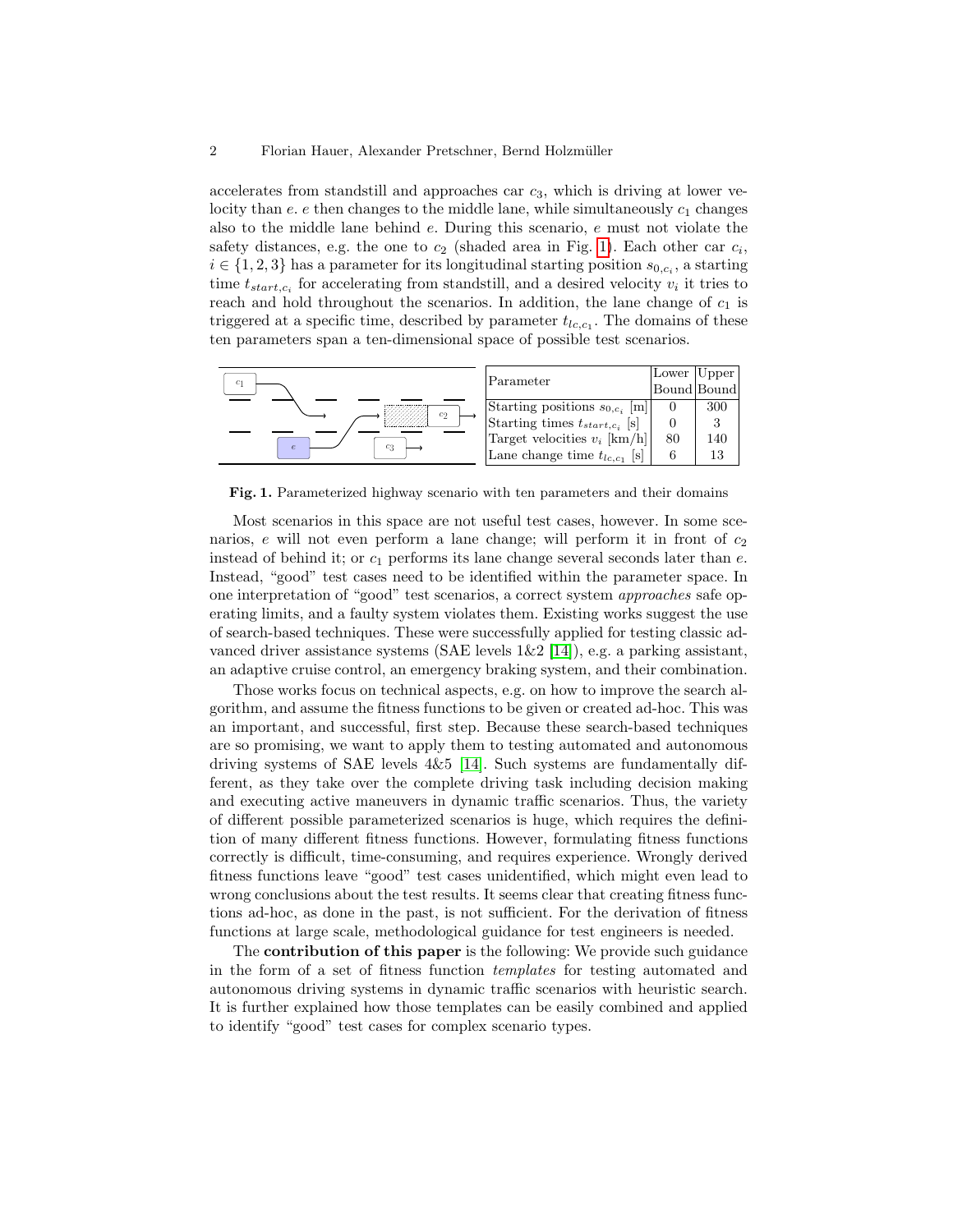§[2](#page-2-0) explains scenario-based testing and the application of search-based techniques in this domain. The templates are described in §[3,](#page-3-0) before §[4](#page-9-0) presents ways to combine them. An application is provided in §[5.](#page-10-0) We discuss related work in §[6](#page-12-0) and conclude in §[7.](#page-13-0)

## <span id="page-2-0"></span>2 Scenario-Based Testing with Search-Based Techniques

In scenario-based testing of automated and autonomous driving systems, the goal is to test the behavior of such systems in dynamic traffic situations. A multitude of different scenario types exist. Several sources of information are used for the identification of those types, e.g. requirements, safety analysis, functional specifications, traffic rules, and real (test) drives. For each scenario type, one or more parameterized scenarios are derived, each describing a set of test cases. Generalizing and adapting the formalism of [\[2\]](#page-14-2) and [\[10\]](#page-14-3), we define a parameterized scenario as  $(X, V, D)$ , where X is the data set that describes the scenario type (e.g. lane change) and context (e.g. two-lane highway). It can be described using the OpenScenario [\[1\]](#page-14-4) or CommonRoad [\[5\]](#page-14-5) formats. The variables  $v_i \in V$  $(i \leq n)$  are parameters (e.g. velocities of traffic participants) with their domains  $D_i \in D$ . Assigning a value to each  $v_i$  yields a single test case. The domains in D span an infinite search space  $A = D_1 \times D_2 \times \ldots \times D_n \subset \mathbb{R}^n$  of test cases.



<span id="page-2-1"></span>Fig. 2. Example of a simple safe operating envelope (green plain rectangle) bounded by the necessary safety distances (red shaded rectangles) and lane markings

The simulated scenario describes input and environment conditions of a test case. The expected behavior of continuous systems is described with the help of domains and thresholds. In this context, a safe operating envelope is used (Fig. [2\)](#page-2-1). Inside the envelope, the system is allowed to freely optimize its performance [\[9\]](#page-14-0), and as long as it does not leave the envelope, it is considered safe. By that the safe operating envelope provides a description of safe system behavior. It depends on the scenario and changes over time during the scenario. Recent works, e.g. the responsibility-sensitive safety (RSS) model [\[15\]](#page-14-6), the safety force field model [\[11\]](#page-14-7) as well as other formal models [\[13\]](#page-14-8) presented such envelopes. These works provide a model of safe system behavior even for scenarios, in which the system alone cannot guarantee complete safety, as other traffic participants may still cause accidents. In the spirit of limit testing, we define a "good" test case as follows (see [\[12\]](#page-14-9)):

A "good" test case can reveal potentially faulty system behavior. That means in a "good" test scenario, a correct system approaches the limits of the safe operating envelope, and a faulty system violates them.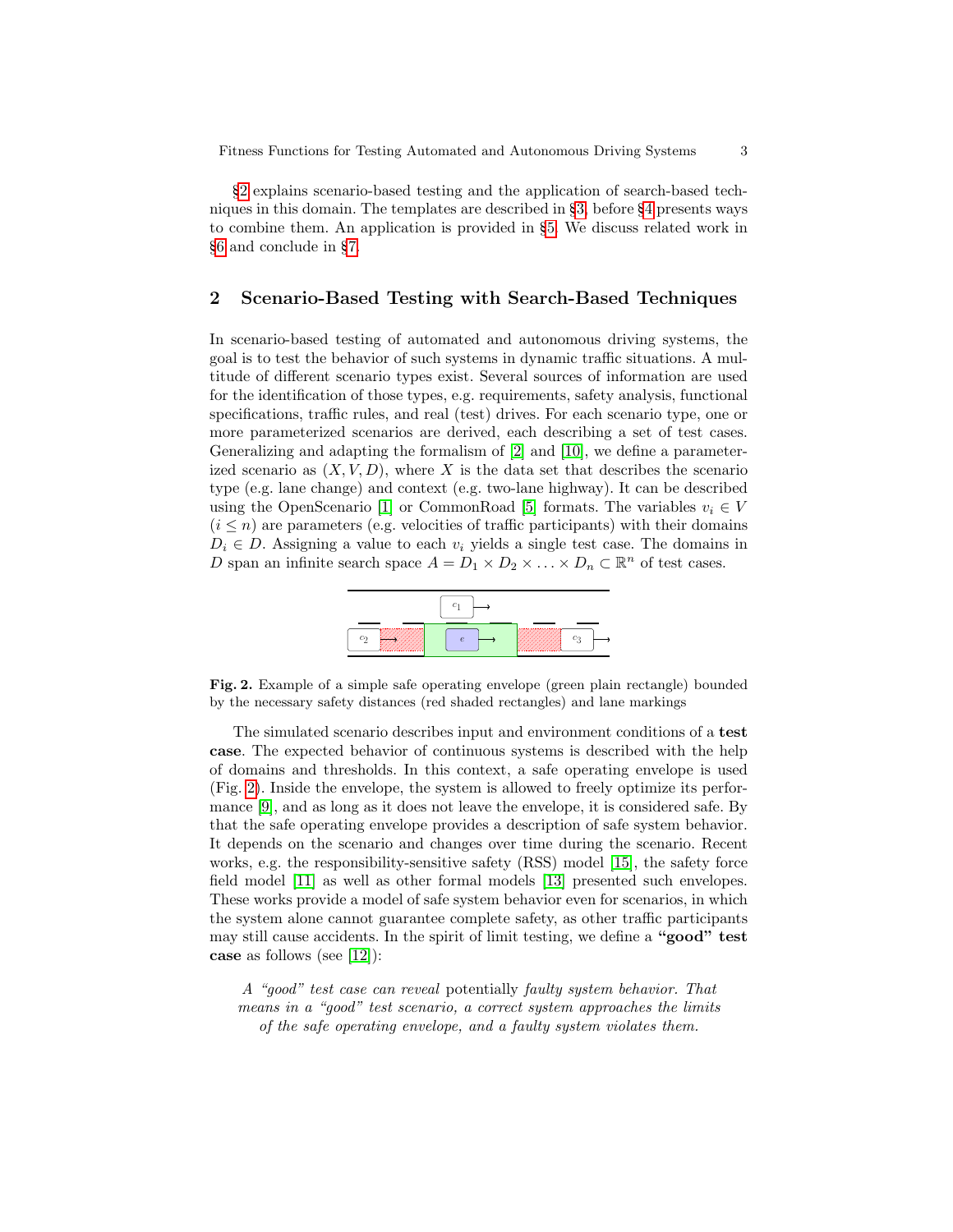A fitness function  $f : A \to W$  assigns every test case a quality value  $w \in W$ , which depends on the observed behavior of the system under test in the respective test case. It is important that a total order on the fitness values is preserved, such that a scenario gets a better quality value than another if it is a better test case. If the search space  $A$  and the quality function  $f$  are created accordingly, then search-based techniques may be used to find the "good" test cases in the following way (see Fig. [3\)](#page-3-1):



<span id="page-3-1"></span>Fig. 3. Search-based techniques for scenario optimization

An initial set of scenario candidates is created either by reusing existing scenarios, by using manually created ones by experts, or by generating them randomly. These candidates are then executed in a simulation and the simulation results are evaluated by the fitness function, which returns a quantitative quality measure for the respective scenario. According to these fitness values, the optimization algorithm tries to adapt the parameter values in order to obtain scenarios of better quality. This iteration may be continued until a maximum number of iterations is reached, the assigned computation time is spent or the optimizer fails to find a better solution. This means that during the optimization process, the system is usually tested in one test case per fitness function evaluation, depending on the applied optimization technique. In the ideal case, search-based techniques would find the global optimum, which is the best scenario. This scenario is called worst-case. In the case that the system does not leave the safe operating envelope in the worst-case, it is considered to be safe.

In the following, templates are presented, which may be combined to fitness functions. For this work, the search space is assumed to be given, e.g. we use a parameterized scenario created by a domain expert.

## <span id="page-3-0"></span>3 Fitness Function Templates

In order to capture all potential scenarios, we present templates to aim for qualitative and quantitative test goals. Our goal is to find test cases, in which the system violates the safe operating envelope, e.g. by coming below a distance threshold. We call this a quantitative test goal, since a quantitative value (e.g. a distance between cars) is used to assign a fitness value. We present a suitable template to search for a violation of the safe operating envelope.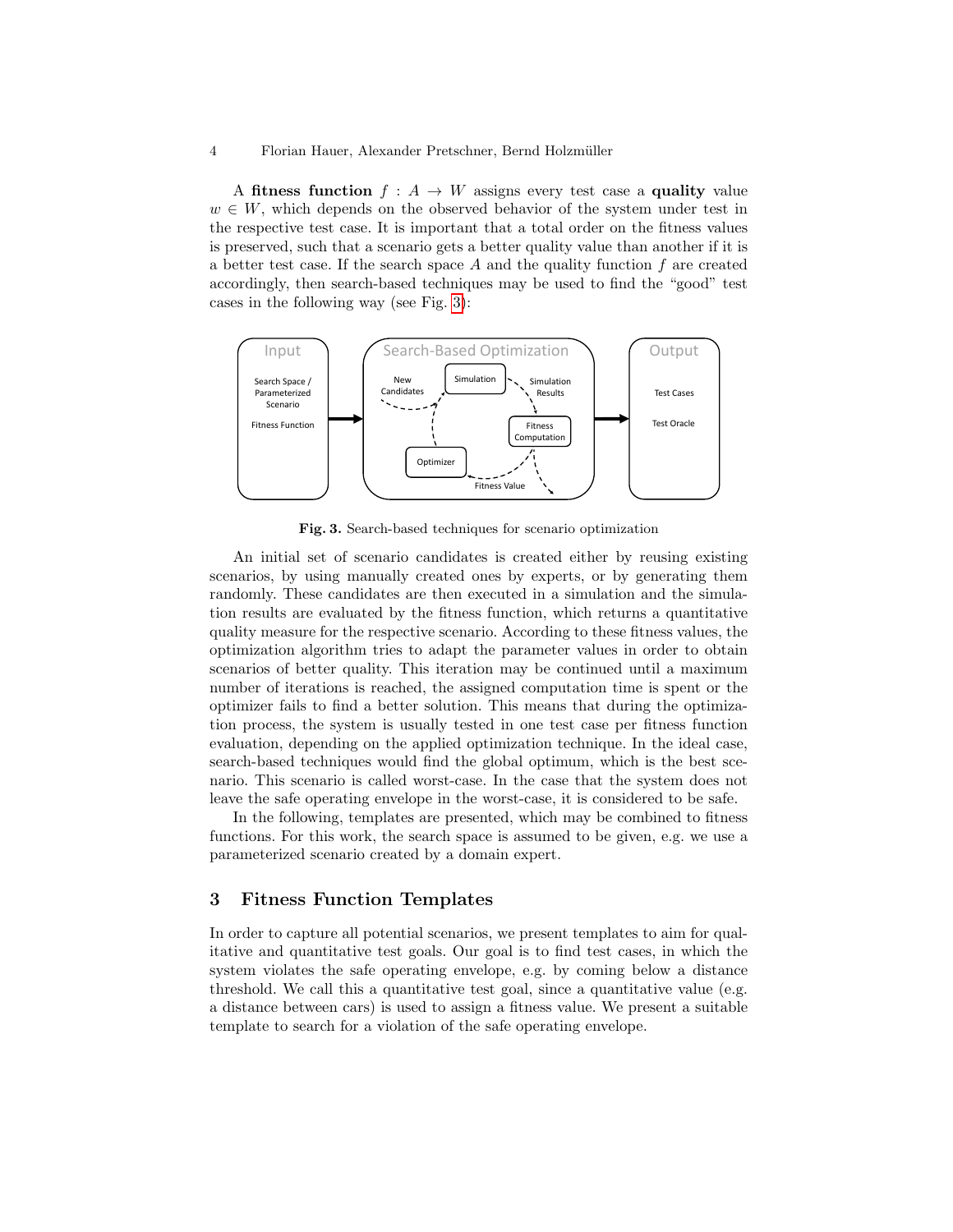Fitness Functions for Testing Automated and Autonomous Driving Systems 5

However, search spaces usually contain many scenarios in which a desired system behavior, e.g. a lane change, does not take place because the necessary context to provoke it does not occur. For instance, there is no lane change if there is no car to be overtaken. In theory it might be possible to only use a quantitative test goal and search for the violation of a safe operating envelope in a search space covering all possible scenarios. However, in practice this is undesired for several reasons. Scenario types (e.g. lane change, cut-in) are human-interpretable; testing every type on its own provides information about the quality of the system behavior in those specific scenarios. Further, testing these interpretable scenario types will be required by certification authorities. Lastly, such a theoretical search space that contains all possible scenarios is highdimensional and complex. The search for a safety violation would be difficult - or even practically infeasible - for current search-based techniques. Thus, we need to ensure that the scenario description encodes the relevant parts of the context. Those are called qualitative test goals, since the mere existence of the relevant circumstances is used to assign a fitness value.

For dynamic scenarios, two aspects are of fundamental importance: space and time. Scenario objects need to be at the correct location at a specific moment, e.g. one car should be ahead of another. Furthermore, scenario events need to take place at the right moment in time, e.g. two cars should change the lane simultaneously. Since the (dynamic) behavior of the ego vehicle is unknown apriori, the correct timing of maneuvers and positioning of scenario objects cannot be established statically and a-priori, e.g. by setting suitable parameter domain boundaries. However, incorporating such desired qualitative test goals into fitness functions is possible. We hence present specific templates for timing and positioning to ensure that such qualitative goals are fulfilled. During optimization those templates identify the scenarios that fulfill the qualitative test goals. Among them the best scenario is searched with the template that aims at the quantitative test goal. Note that in this work, minimization is used for optimization purposes. In the following, we will explain the generic idea first, before transferring it to templates for automated and autonomous driving systems.

#### 3.1 Template for Testing Against Safe Operating Envelopes

We start with a very basic, simple, and intuitive template. Even though most of the existing works in this domain do not state it explicitly, their idea is to measure a certain system behavior and identify a test case in which this system behavior exceeds a threshold. For the case of a constant threshold, a qualitative generic example is provided in Fig. [4.](#page-5-0)

The blue time series describes a system behavior and the red line a threshold that must not be violated. This means the maximum value of the blue curve must not be greater than the threshold. During an optimization process, it is desired that better and better scenarios are found, which means that the maximum of the blue curve gets closer and closer to the red line or even surpasses it. The following fitness function idea may be used to achieve the described search behavior (assuming minimization):  $f_{idea,1} = -\max(blue\ curve)$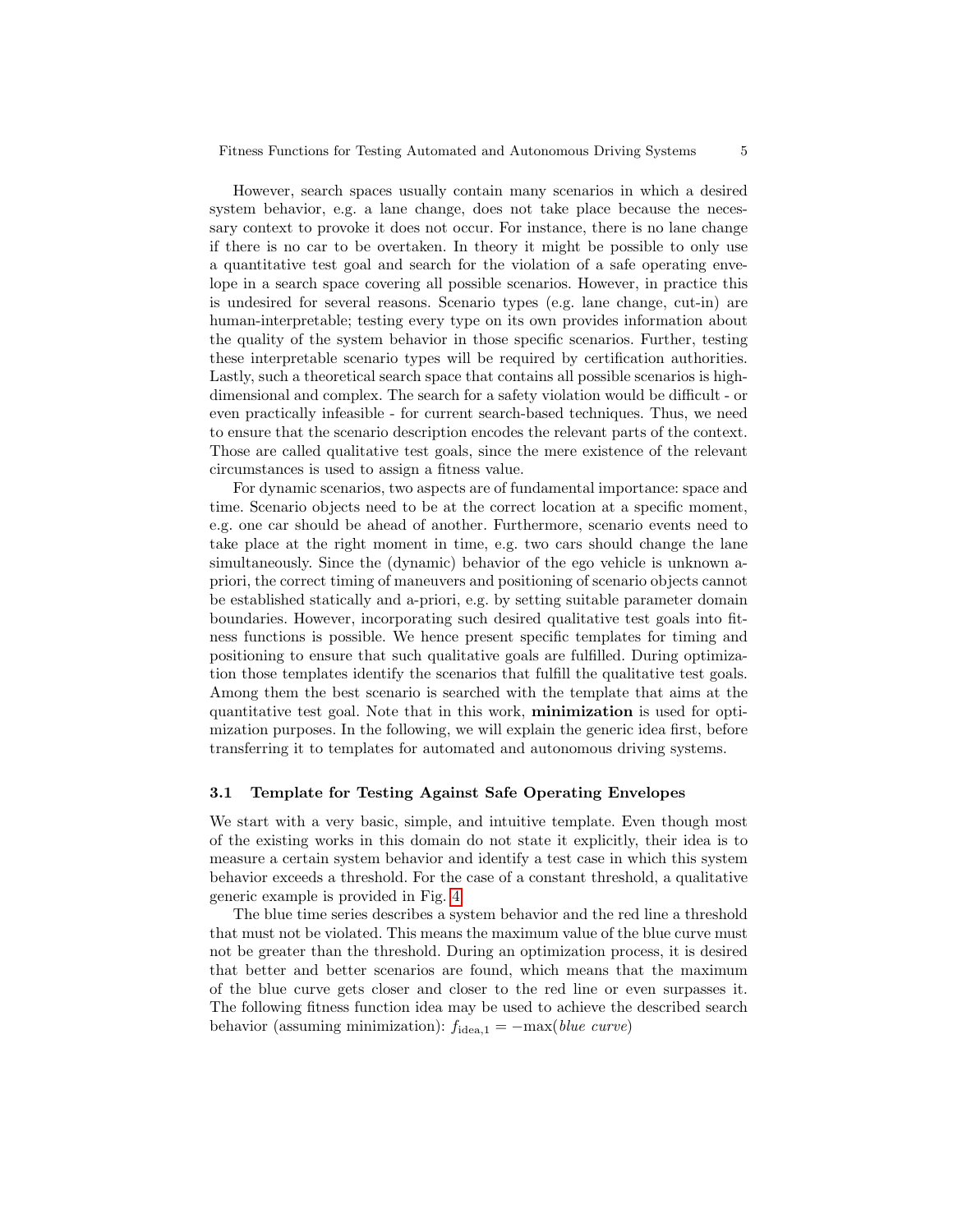



<span id="page-5-0"></span>Fig. 4. Generic case of testing system behavior against a constant threshold

Now, this idea is transferred for testing automated and autonomous driving systems in dynamic traffic scenarios. As described in Section [2,](#page-2-0) instead of a constant threshold, a safe operating envelope is used, e.g. as presented in recent works [\[15](#page-14-6)[,11,](#page-14-7)[13\]](#page-14-8). Those works express safety often as a safety distance in time or space, which is usually depending on velocities of and relative positions among cars and, thus, is changing over time. We use safeDist as a placeholder for the computation of a safety distance according to such a safe operating envelope. We stick to the example of Fig. [1,](#page-1-0) but for the sake of simplicity, only  $c_2$  and the safety distance to it are considered on a single lane for now (see Fig. [5\)](#page-5-1):



<span id="page-5-1"></span>Fig. 5. Schematic depiction of a safety distance that should not be violated

The ego vehicle  $e$  is approaching another vehicle  $c_2$ , which is driving at lower velocity. Once e gets closer, it will reduce its velocity until it reaches the velocity of  $c_2$ . During this period,  $e$  must not violate the safety distance. Applying the classic idea  $f_{\text{idea},1}$  as fitness function would mean that the scenario is searched, in which the distance  $d$  between  $e$  and  $c_2$  gets smallest. However, a small  $d$  does not necessarily mean that the *safeDist* threshold is violated, since safety distances might be even smaller (relatively speaking) in scenarios with low velocities. One cannot conclude by the achieved fitness value whether the safe operating envelope has been violated or not. The dynamically changing safety distance has to be included into the template:

# **Template 1:**  $f_{\text{template},1} = \min(d(t) - \text{safeDist}(t))$  (1)

The difference of  $d(t)$  and  $safeDist(t)$  is denoted as the remaining buffer until violation of the threshold (see image [5\)](#page-5-1). Within the scenario, the minimum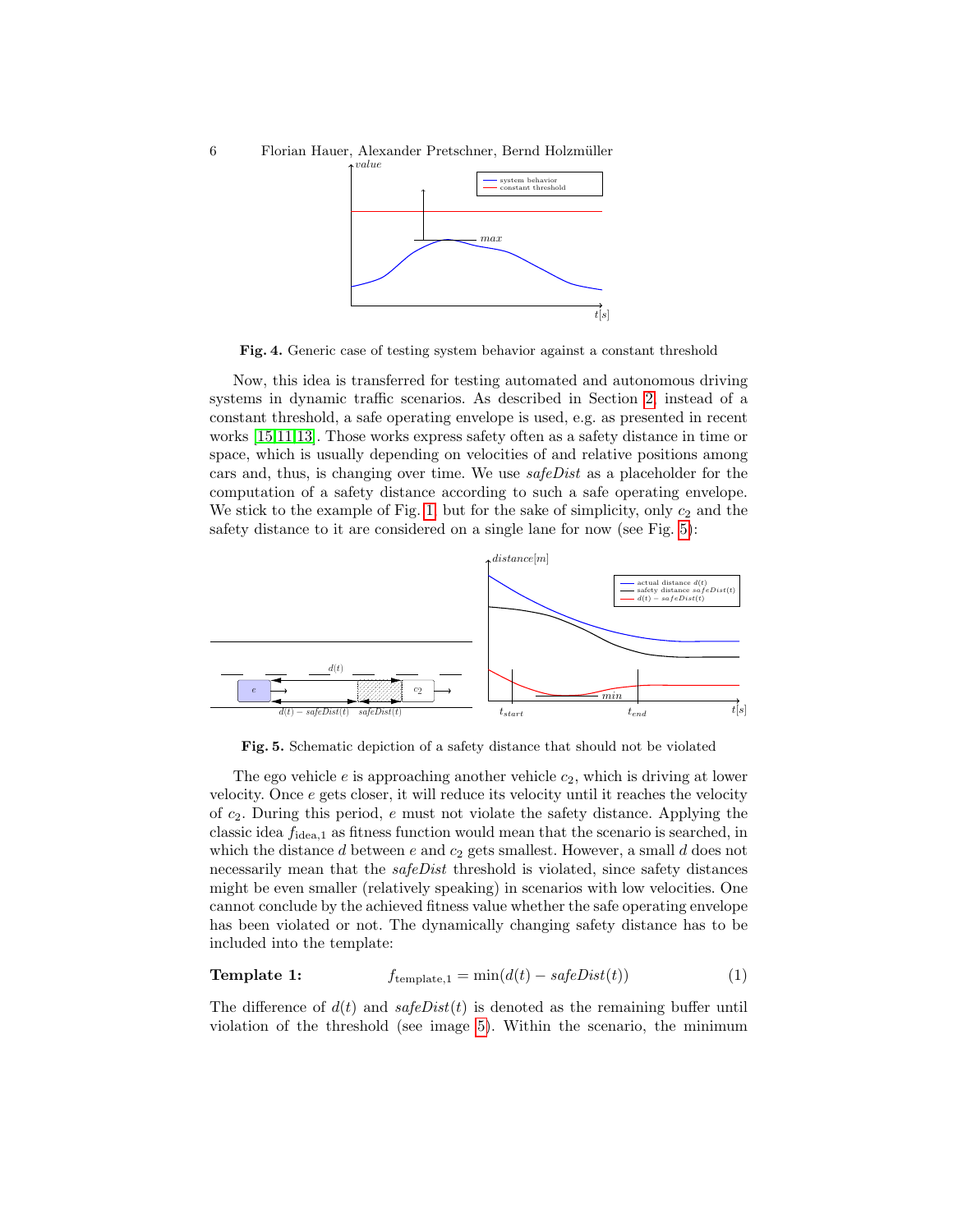remaining buffer is used as characteristic value, since it is the most dangerous moment. By applying this template, search techniques will identify the scenario in which the minimum of the remaining buffer is smaller than the minimum remaining buffer in all other scenarios. This has the side effect that the following test oracle can be applied for this template: If the remaining buffer is greater or equal than 0 even in the worst-case scenario, the system did never enter and, thus, never violate the safety distance. It even kept an additional distance equal to the remaining buffer in the worst-case. It never left the safe operating envelope and it is considered safe. If the remaining buffer is negative, a faulty system behavior is revealed. In this case, the absolute value is the amount by which the system violated the safety distance. Using this template, an argumentation basis for the release process is provided by making the system behavior measurable. With the help of this measurement, systems can be compared with respect to their performance in the system-specific worst-case.

#### 3.2 Templates for Ensuring Qualitative Test Goals

General Idea to Ensure Qualitative Test Goals. A specific scenario does or does not satisfy the desired qualitative test goals. The following templates can be used to ensure such goals. By combination of multiple templates (§[4\)](#page-9-0), multiple qualitative test goals can be fulfilled. In the case of non-fulfillment of a goal, we assign the value  $m$  as fitness value, which has to be greater than any value that corresponds to a qualitative test goal being fulfilled. If  $m$  is constant, the optimizer will perform like random selection. However, we want to apply search-based techniques to identify scenarios that satisfy the desired qualitative test goals. Thus, this  $m$  should be a gradual measurement to provide a ranking among the scenarios that do not fulfill this qualitative test goal. In order to gradually reach a "fulfilling" scenario, a measurement is used for how far a scenario is away from fulfilling the goal. Since the mere fulfillment of the qualitative test goal is sufficient, every scenario that does so is equally good and, thus, receives the same constant fitness value, e.g. 0:

$$
f_{\text{idea},2} = \begin{cases} m, & \text{qualitative test goal not fulfilled} \\ 0, & \text{otherwise} \end{cases} \tag{2}
$$

Assume a time series (blue curve in Fig. [6\)](#page-7-0), which serves as input for the computation of m. At a specific time  $t_1$ , a qualitative test goal should be fulfilled. Fulfillment means that the value of the time series  $value(t_1)$  at  $t_1$  is in between the red thresholds  $z_{min}$  and  $z_{max}$ . Note that in general those thresholds do not need to be constant.

If value( $t_1$ ) is outside the area described by the thresholds, m is the distance of  $value(t_1)$  to the closer threshold to reach the area in between. During the optimization,  $value(t_1)$  would approach the area. To avoid having one fitness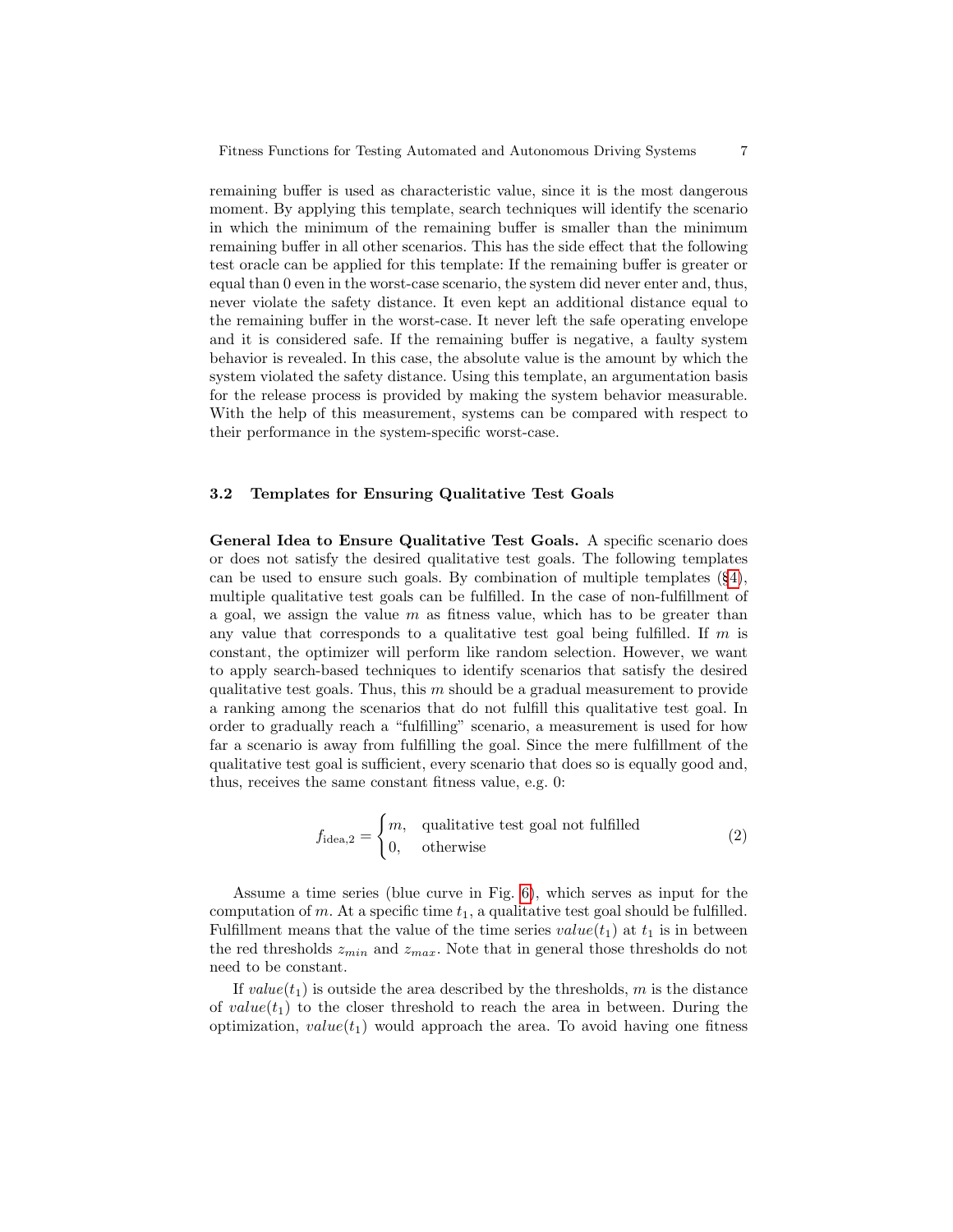function per threshold, the mean of the thresholds is chosen:



<span id="page-7-0"></span>Fig. 6. Depiction of the general idea: The value of a curve at a specific moment has to be within a specific domain.

Template for Correct Positioning of Scenario Objects. This general idea is now transferred to a template. It ensures that scenario objects, e.g. cars, are correctly located relative to each other at a specific moment in time during the scenario. In Fig. [7,](#page-7-1) a scenario is depicted in which the ego vehicle  $e$  and the other cars  $c_1$ ,  $c_2$  are driving on two lanes next to each other. Assume that the qualitative test goal is that  $e$  is located in between  $c_1$  and  $c_2$  at a specific moment  $t_{event}$ . This might be desired in the case that e should perform a lane change into the gap bounded by  $c_1$  and  $c_2$ .



<span id="page-7-1"></span>Fig. 7. Qualitative test goal:  $e$  should be located in the gap at  $t_{event}$ 

The position of the ego vehicle  $s_e$  is used to compute the measurement m. The positions of the other cars  $s_{c_1}, s_{c_2}$  serve as thresholds. Note that in contrast to above, here the thresholds are not constant. The transferred template looks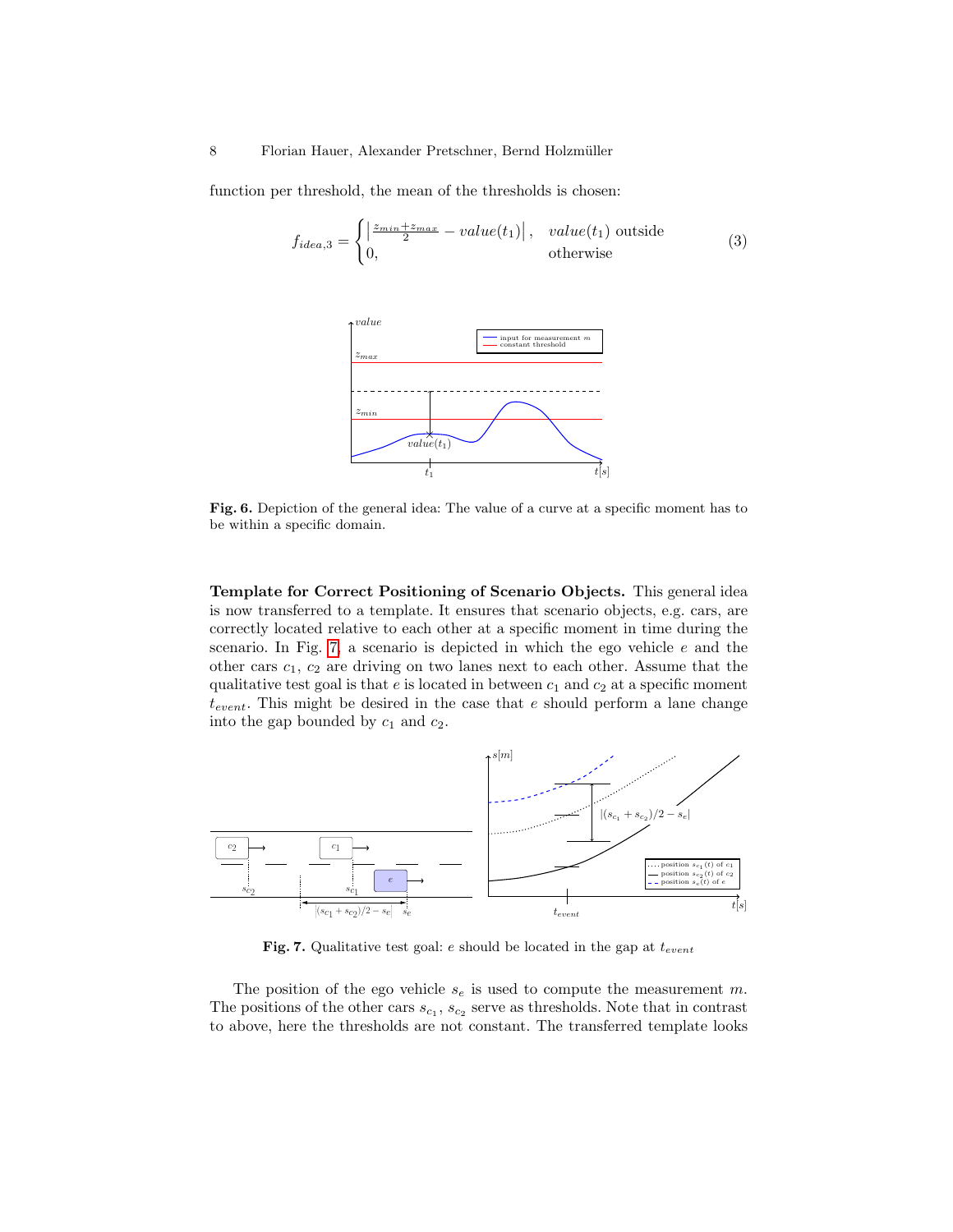Fitness Functions for Testing Automated and Autonomous Driving Systems 9

as follows:

**Template 2a:**  
\n
$$
f_{template, 2a} = \begin{cases} \left| \frac{s_{c_1}(t_{event}) + s_{c_2}(t_{event})}{2} - s_e(t_{event}) \right|, & e \text{ not in between } c_1 \text{ and } c_2 \\ 0, & \text{otherwise} \end{cases}
$$
\n(4)

During the optimization, the structure of the template will bring  $e$  closer and closer to the gap until it is in the gap. However, as it is the case for the introductory example in Fig. [1,](#page-1-0) there might not be a gap. Only a single other car is of interest for relative positioning. The ego vehicle should be located behind  $c<sub>2</sub>$  for its lane change. This is reduced to the situation of Fig. [8.](#page-8-0)



<span id="page-8-0"></span>Fig. 8. Qualitative test goal: e should be located behind  $c_1$  at  $t_{event}$ 

In the case that  $e$  is ahead of  $c_2$ , the distance between them is used as measurement m. Since there is only one threshold ("behind of"), there is a slight difference to template 2a. This simplifies the template to the following, where only the distance to the one threshold is used:

### **Template 2b:**  $(5)$

$$
f_{template,2b} = \begin{cases} s_{c_2}(t_{event}) - s_e(t_{event}), & s_e(t_{event}) < s_{c_2}(t_{event}) \\ 0, & \text{otherwise} \end{cases}
$$

Template for Correct Timing of Scenario Events. So far, a template for the search of safe operating violations as well as templates for correct positioning of scenario elements were discussed. In the following, a template for timing is presented. It can be used to ensure that events, e.g. the start of a maneuver, are happening at the right moments in time relatively to each other. In the example of Fig. [1,](#page-1-0) the ego vehicle and the  $c_1$  are supposed to perform their lane changes onto the middle lane simultaneously. This means that  $c_1$  starts its lane change during the lane change of e. This is resembled in Fig. [9.](#page-9-1)

To allow  $c_1$  to start its lane change even a bit before e, an offset  $\Delta t_1$  can be used. In general, also an offset  $\Delta t_2$  is possible, even though here it is set to 0. A  $\Delta t_2 > 0$  would mean that  $c_1$  starts lane changing after e already completed its lane change. The general idea of  $f_{idea,3}$  is adjusted to yield a template for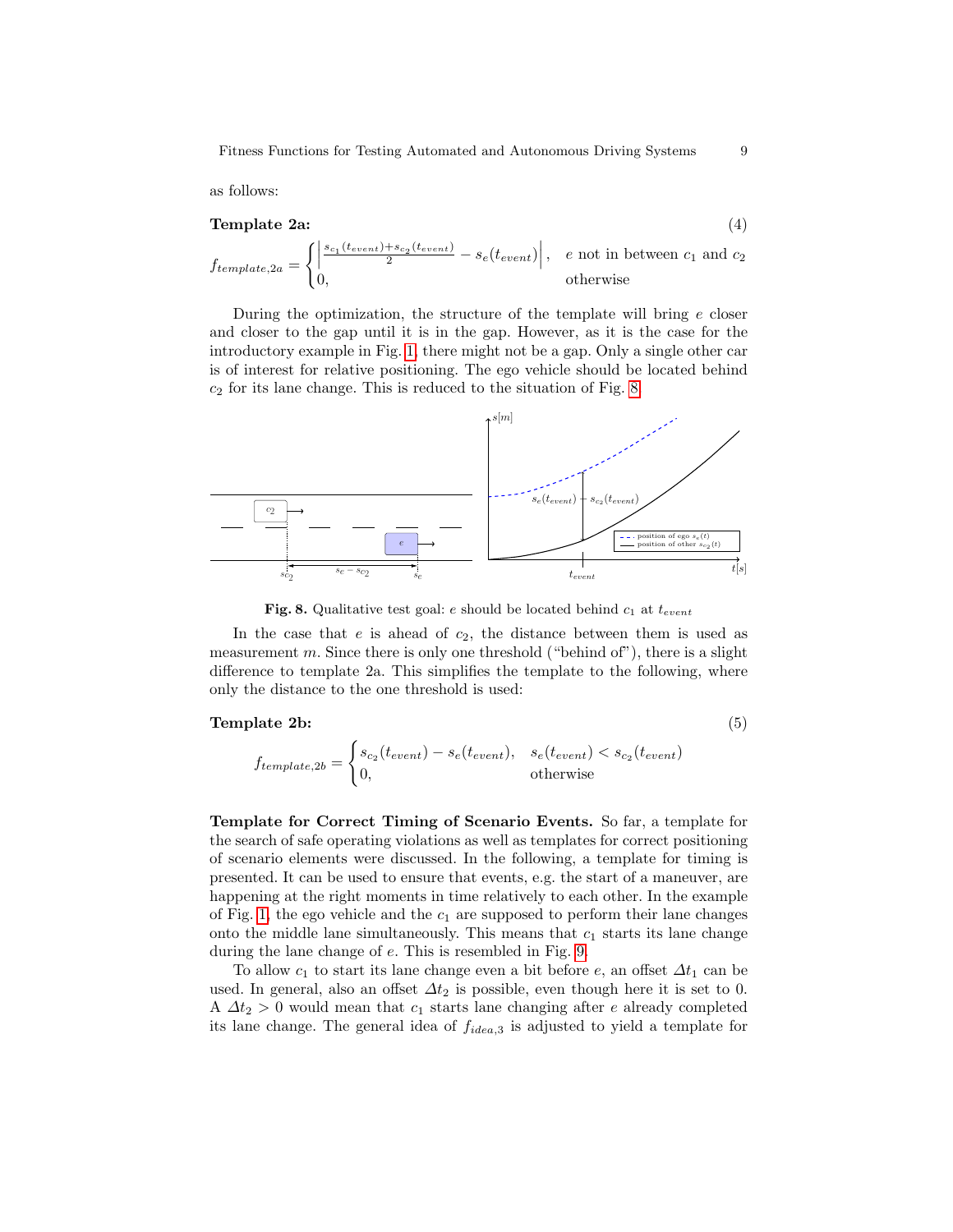

<span id="page-9-1"></span>Fig. 9. Qualitative test goal: Lane changes should happen simultaneously

timings. However, this time the thresholds are not on the vertical axis as it is the case for the location templates, but on the horizontal one. The thresholds are the start  $t_{start}$  and the end  $t_{end}$  of the ego vehicle's lane change. In the case that the start of the other vehicle's lane change is not in between  $t_{start} - \Delta t_1$ and  $t_{end}+\Delta t_2$ , the distance to the middle of the interval is chosen. The template for timing looks as follows:

**Template 3:**  
\n
$$
f_{template,3} = \begin{cases} \left| \frac{t_{start} - \Delta t_1 + t_{end} + \Delta t_2}{2} - t_{event} \right|, & t_{event} \text{ not in between bounds} \\ 0, & \text{otherwise} \end{cases}
$$
\n(6)

# <span id="page-9-0"></span>4 Combining Templates

We have presented several templates, each addressing a specific aspect. In the following, it is described how those templates can be combined to a fitness function that can be used by search-based techniques to yield complex scenarios. There are two possibilities: Combining the set of templates to a single fitness function allows the usage of single-objective optimizers, while for multi-objective search, the fitness functions stay separated.

#### 4.1 Combination for Single-Objective Search

The templates are nested into each other with the help of case distinctions. The innermost level in the nesting is a template that measures the behavior of the system with respect to a safe operating envelope; it aims for a quantitative test goal. The outer levels of nesting are templates for qualitative test goals (e.g. positioning and timing), which need to be fulfilled for the inner ones. Each level consists of one template returning the measurement  $m$  as described above. Instead of returning 0 in the case that the qualitative test goal is fulfilled, the measurement  $m$  of the next inner level is returned. This structure causes the optimizer to approach the search in steps. First, scenarios are searched that are of the desired form. Among those, the best scenario is identified for testing against a safe operating envelope. To ensure the necessary total order of fitness values, offsets are added to all levels of nesting except for the most inner one.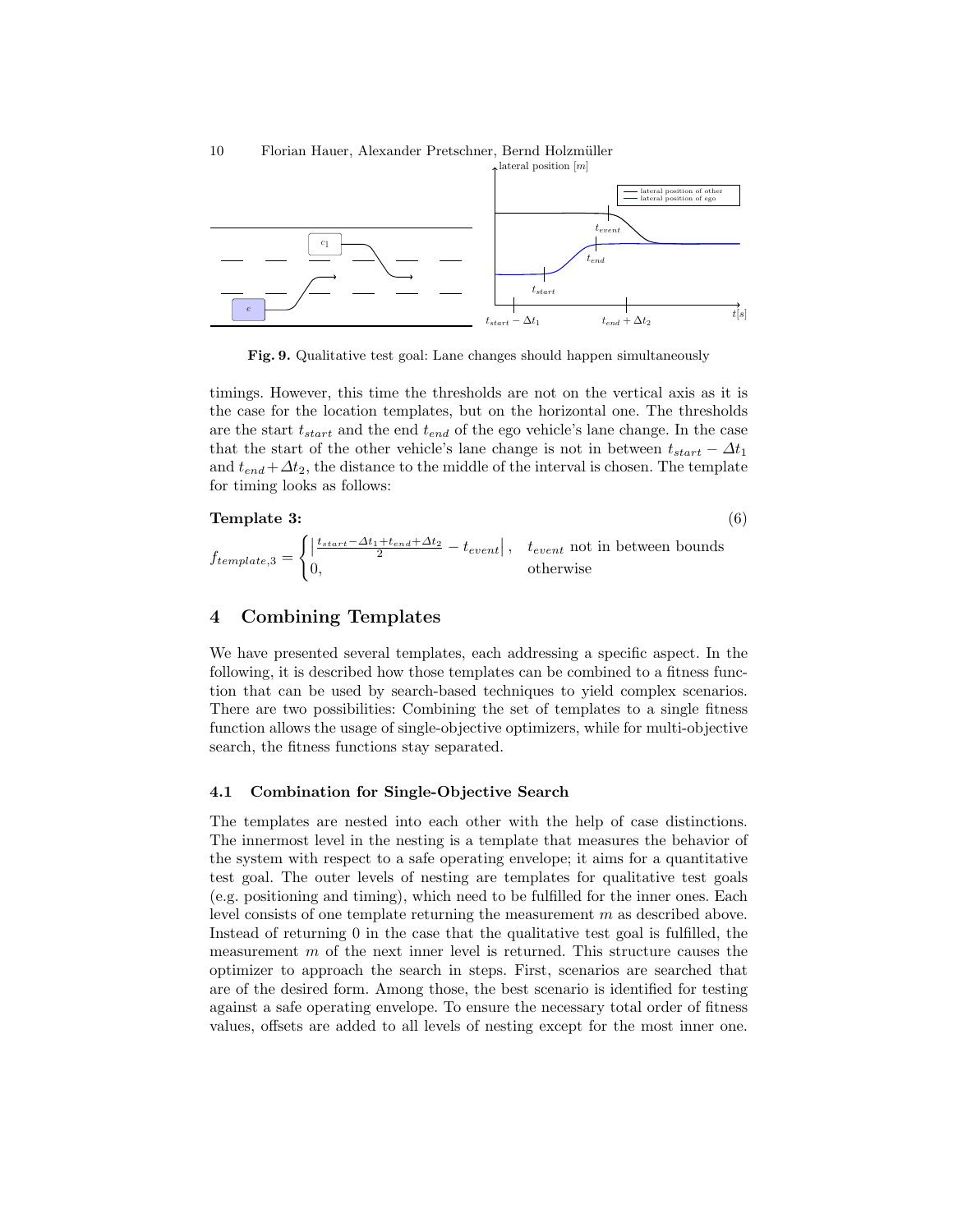This offset needs to be greater than the maximum value of the next inner level. A simple overapproximation of the sum of the  $m$  of the next inner level plus the offset of the next inner level is sufficient.

#### 4.2 Combination for Multi-Objective Search

Most likely, there are some goals that are not dependent on each other, meaning that each of those independent goals can be fulfilled without the constraint that the others need to be fulfilled. For instance in the introductory example in Fig. [1,](#page-1-0) the goal that "e performs its lane change behind  $c_2$ " can be fulfilled even though the goal that " $c_1$  performs its lane change simultaneously with  $e$ " is not fulfilled. In contrast to the usage of single-objective search, independent goals can be optimized simultaneously with multi-objective search. Multi-objective search optimizes a vector  $x$  of fitness values  $x_i$  instead of a single fitness value. The concept of Pareto optimization is used. A vector  $x$  is better than another vector y if all  $x_i \leq y_i$  and at least one  $x_i \leq y_i$ . Each  $x_i$  is computed by a single template  $f_j$ , which may depend on one or more  $f_k, j \neq k$ . The  $f_j$  that are dependent on other  $f_k, j \neq k$  need to be adjusted in the following way: In the case that at least one of the  $f_k$  is not 0, which means that the qualitative test goal connected to at least one of the  $f_k$  is not fulfilled,  $x_j$  is set to a very bad, high value. Step by step, the preliminary qualitative test goals will get fulfilled before the remaining test goals are optimized.

## <span id="page-10-0"></span>5 Application of the Templates

Since many car manufacturers and suppliers are currently developing a highway pilot system or a comparable system, such a system is chosen for demonstration purposes. It has to cope with all possible situations on the highway and does not require the driver to take over in critical situations. Therefore, the highway pilot is considered to be an automated driving system of SAE's level 4 [\[14\]](#page-14-1). Many natural driving studies have been conducted to gather data for further understanding of road traffic and the driver's task (e.g. [\[8\]](#page-14-10)). The database of the biggest one [\[8\]](#page-14-10) got analyzed for near-collision and collision recordings on highways. The findings were grouped to 24 scenario types [\[18\]](#page-15-2). We used those as use cases for the presented templates. In fact, the example of Fig. [1](#page-1-0) and Fig. [10](#page-11-0) is one of those scenario types. The presented templates ensure that maneuvers happen at the right moment and objects are located correctly, while another template searches for violations of the safe operating envelope. Using these templates, we were able to create suitable fitness functions for all of those scenario types. Since those are the near-collision and collision scenarios, they are the most critical ones. By at least covering those 24 scenarios with the templates, we argue that the presented set of templates is sufficient for most of the critical highway traffic scenarios. The following depicts the ease of use of the templates by applying them to the most complex scenario of the 24, which is the introductory example of Fig. [1](#page-1-0) and Fig. [10.](#page-11-0) A variety of other scenarios is contained in this one, e.g. a lane change of the ego vehicle behind another car without further surrounding cars.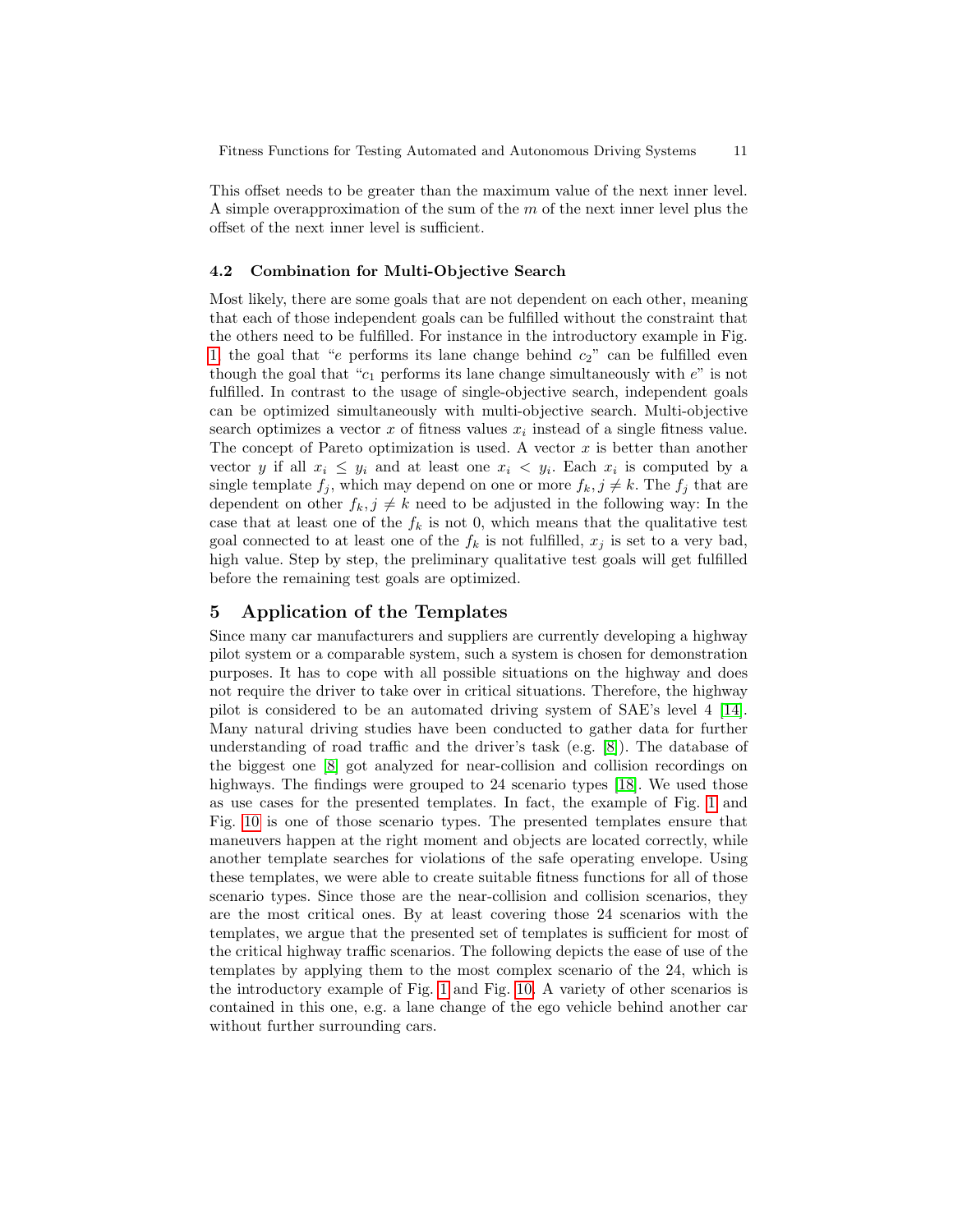

<span id="page-11-0"></span>Fig. 10. Most complex (close-to-)collision scenario of the reduced set of scenarios from the database analysis [\[18\]](#page-15-2)

For this scenario, several fitness functions are needed:

• The lane change of  $e$  needs to happen, for which a constant template is used. For the given search space, a constant measurement  $m$  is not problematic, since many candidates contain a lane change of e.

$$
\alpha = \begin{cases} \infty, & e \text{ does not change lanes} \\ 0, & \text{otherwise} \end{cases} \tag{7}
$$

• The lane change of  $e$  needs to happen **behind**  $c_2$ , which indicates the use of the positioning template. Let the moment, when  $e$  gets past the lane markings between the starting lane and the target lane, be denoted as  $t_{e, start}$ .

$$
\beta = \begin{cases} s_e(t_{e,start}) - s_{c_2}(t_{e,start}), & s_{c_2}(t_{e,start}) < s_e(t_{e,start}) \\ 0, & \text{otherwise} \end{cases}
$$
(8)

• The lane change of  $c_1$  needs to happen behind e. Again, the template for positioning is used. Let the moment, when  $c_1$  gets past the lane markings between the starting lane and the target lane, be denoted as  $t_{c_1, start}$ .

$$
\gamma = \begin{cases} s_{c_1}(t_{c_1,start}) - s_e(t_{c_1,start}), & s_e(t_{c_1,start}) < s_{c_1}(t_{c_1,start}) \\ 0, & \text{otherwise} \end{cases} \tag{9}
$$

• Lane changes of  $e$  and  $c_1$  need to be **simultaneously**, for which the timing template is used. Let the moment, when  $e$  and  $c_1$  are fully on the target lane, be denoted as  $t_{e,end}$  and  $t_{c_1,end}$ . If either  $t_{c_1,start} + \Delta t_1 < t_{e,start}$  or  $t_{e,end} < t_{c_1,end} - \Delta t_2$  is true, the lane changes are not considered to be simultaneous anymore.  $\Delta t_1$  is set to 1s to allow for an earlier start of the lane change of  $c_1$ , while  $\Delta t_2$  is set to 0s such that  $c_1$  does not finish the lane change before e starts changing lanes.

$$
\delta = \begin{cases} \left| \frac{t_{e,start} - 1 + t_{e,end} + 0}{2} - \frac{t_{c_1,start} + t_{c_1,end}}{2} \right|, & \text{not simultaneous} \\ 0, & \text{otherwise} \end{cases} \tag{10}
$$

• We need to search for a violation of the safety distance.

$$
\epsilon = \min(s_{c_2}(t) - s_e(t) - safeDist(t)) \qquad [t_{e, start}, t_{e, end}] \qquad (11)
$$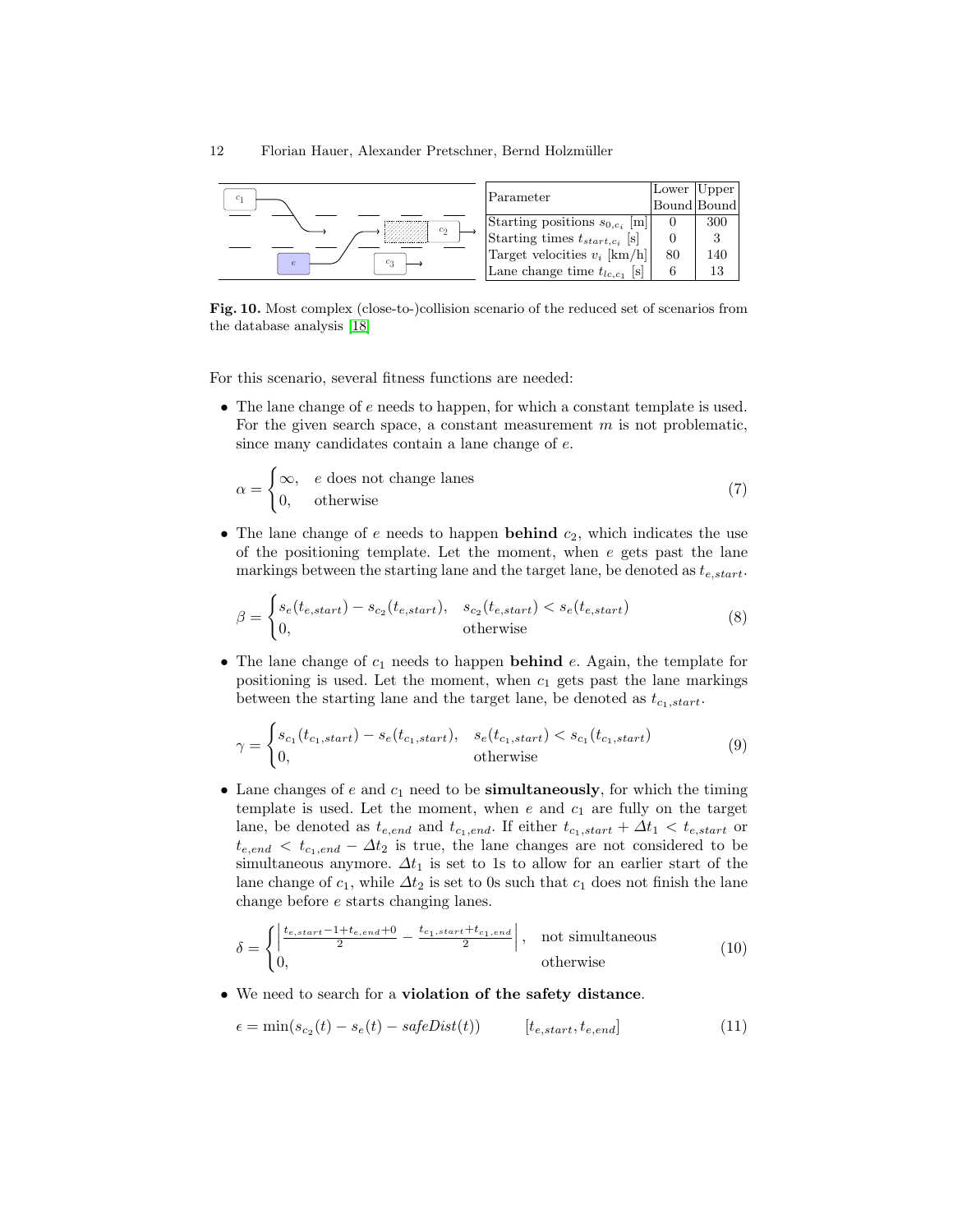The combined fitness function for single-objective search does look as follows. Powers of ten are used as offsets  $o_i$ , e.g.  $o_1 = 10^3$  and  $o_2 = 10^4$ .

$$
f_{single} = \begin{cases} \alpha + o_4, & e \text{ does not change lanes} \\ \begin{cases} \beta + o_3, & s_{c_2}(t_{e, start}) < s_e(t_{e, start}) \\ \begin{cases} \gamma + o_2, & s_e(t_{c_1, start}) < s_{c_1}(t_{c_1, start}) \\ \begin{cases} \delta + o_1, & \text{not simultaneous} \\ \epsilon, & \text{otherwise} \end{cases} \end{cases} \end{cases} \tag{12}
$$

For an application of multi-objective search, the templates need to be changed, e.g.  $\epsilon$  can only be computed if all qualitative test goals underlying the other templates are fulfilled.

$$
\widetilde{\epsilon} = \begin{cases} \infty, & \alpha + \beta + \gamma + \delta > 0 \\ \epsilon \end{cases}
$$
\n(13)

Incorporating the dependencies also in the other templates yields the final vector of fitness values.  $\beta$ ,  $\gamma$ , and  $\delta$  are independent of each other; they only depend on  $\alpha$ . In contrast to a combination for single-objective search as above, they can be optimized simultaneously when combined for multi-objective search.  $\alpha$  stays unchanged as it does not depend on other templates.

$$
f_{multi} = [\alpha \quad \beta \quad \tilde{\gamma} \quad \delta \quad \tilde{\epsilon}] \tag{14}
$$

The actual technical application of search-based techniques is not the focus of this work as is has been done by various existing works. However, for interested readers, we provide supplementary material online at [https://mediatum.ub.tum.](https://mediatum.ub.tum.de/1474281) [de/1474281.](https://mediatum.ub.tum.de/1474281) Contained are two experiments that use the presented parameterized scenario and combined fitness function as well as videos of the worst-case scenarios identified by single- and multi-objective search during the experiments.

## <span id="page-12-0"></span>6 Related Work

Search-based techniques have been proposed for test scenario selection. The initial research presented the idea of applying search-based techniques for the functional testing of advanced driver assistance systems by testing a parking assistant [\[6\]](#page-14-11) and a braking assistant [\[7\]](#page-14-12). Their setup is close to what we describe as scenario-based testing. Recently, machine learning was introduced to improve the performance of test case generation in this domain. For instance, with learning surrogate models the optimization speed may be improved [\[3\]](#page-14-13) and with building decision-trees the test engineer receives information about the search space during test case selection [\[2\]](#page-14-2). Both works apply the presented techniques on an emergency braking system. For testing a feature interaction of an adaptive cruise control and an emergency braking system, search-based techniques are improved in a way that they search for multiple faulty interactions simultaneously [\[4\]](#page-14-14).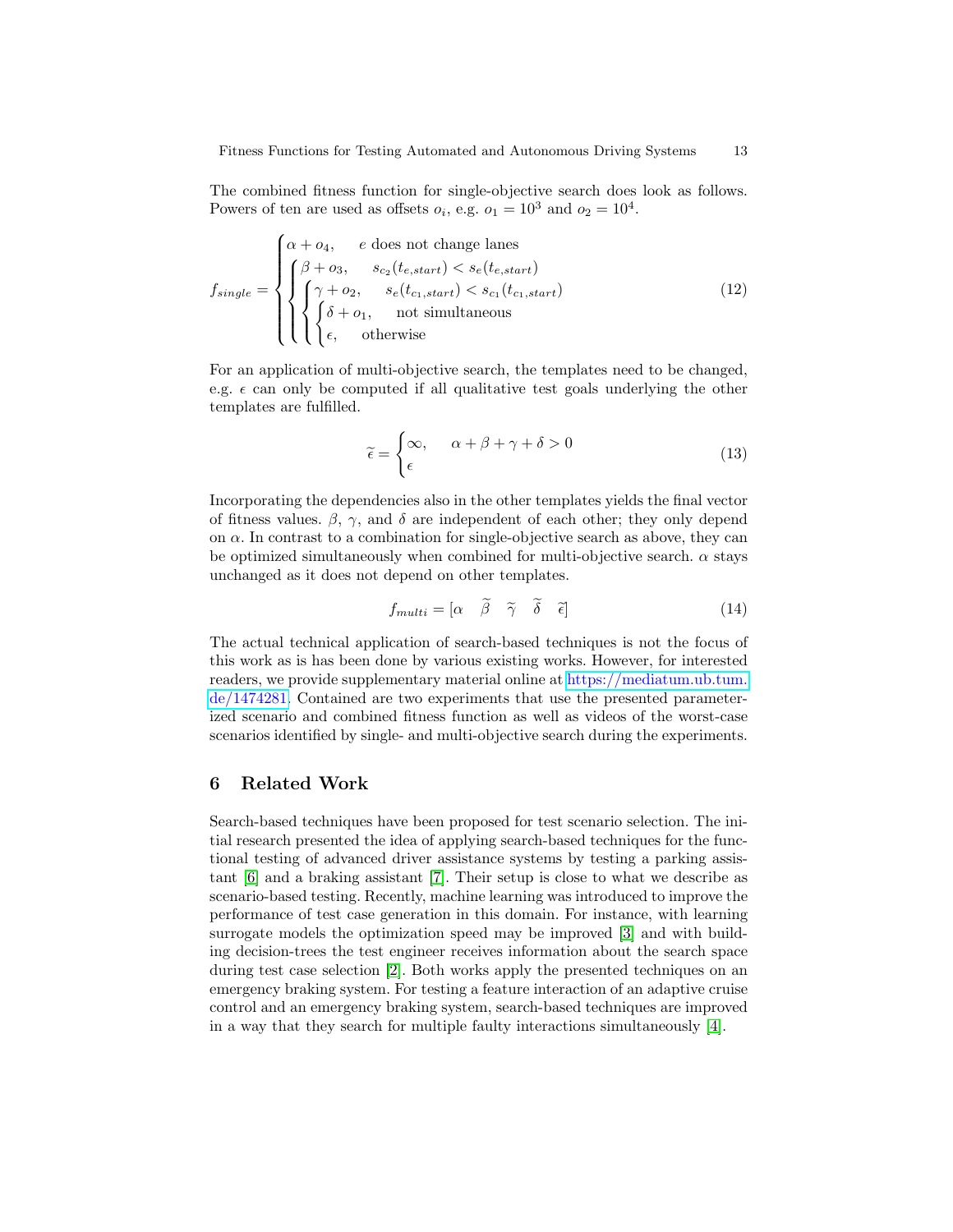While all these technical improvements are important and show great results, these works assume the fitness function to be given or create them ad-hoc, e.g. to test the interaction of some specific features [\[4\]](#page-14-14). This is, because those works focus on the technical aspect of the search-based techniques. Neither of them addresses the methodological aspect of how fitness functions are correctly created to allow for statements about safety, e.g. by testing against a safe operating envelope as for instance provided by recent works [\[15,](#page-14-6)[11](#page-14-7)[,13\]](#page-14-8). Additionally, the evaluation systems are rather reactive driver assistance systems of SAE level 1&2 [\[14\]](#page-14-1) or combination of such. The provided fitness functions for those systems are mostly not applicable to higher automated systems (e.g. level 4&5) with decision making and active functionality (e.g. lane changing or overtaking) in complex dynamic traffic scenarios, which require the fulfillment of qualitative test goals. This motivates the need for methodological guidance when deriving fitness functions.

# <span id="page-13-0"></span>7 Conclusion

We started by describing the necessity of suitable fitness functions to identify "good" test cases within huge search spaces, described by parameterized scenarios for automated and autonomous driving. A correct derivation of such suitable functions is crucial, but difficult. For the application of search-based techniques at larger scale for testing automated and autonomous driving systems, guidance for test engineers is necessary. In this work, we provide such guidance in form of templates and the means to combine them to fitness functions for complex traffic scenarios. To test against thresholds of a safe operating envelope, we presented a specific template which provides the test engineer with an automated oracle. Additional templates for relative positioning in time and space ensure that the optimizer identifies scenarios that fulfill the qualitative test goals. For combining the templates, we presented both a single and a multi-objective approach which make use of case distinctions to provide a total ordering on scenario candidates such that better scenarios are assigned to better fitness values. As an evaluation, we presented the application of the templates on the most complex (close-to-)collision highway scenario contained in the biggest natural driving study database (identified by [\[18\]](#page-15-2)). We conclude that the presented templates provide a structured way for test engineers to formulate fitness functions to identify "good" test cases. Thus, this work adds a much needed methodological angle to the otherwise technical solutions.

The application of search-based techniques requires both a fitness function and a search space. The derivation of the search space is not discussed in this work. Similarly to the fitness function derivation, methodological guidance for the derivation of search spaces (parameterized scenarios) is of high interest. Both are difficult the creation of a suitable skeleton of a parameterized scenario and the identification of suitable parameters and their domains. Further, in addition to the methodological guidance presented in this work, an automated fitness function derivation would be very useful to support test engineers. Using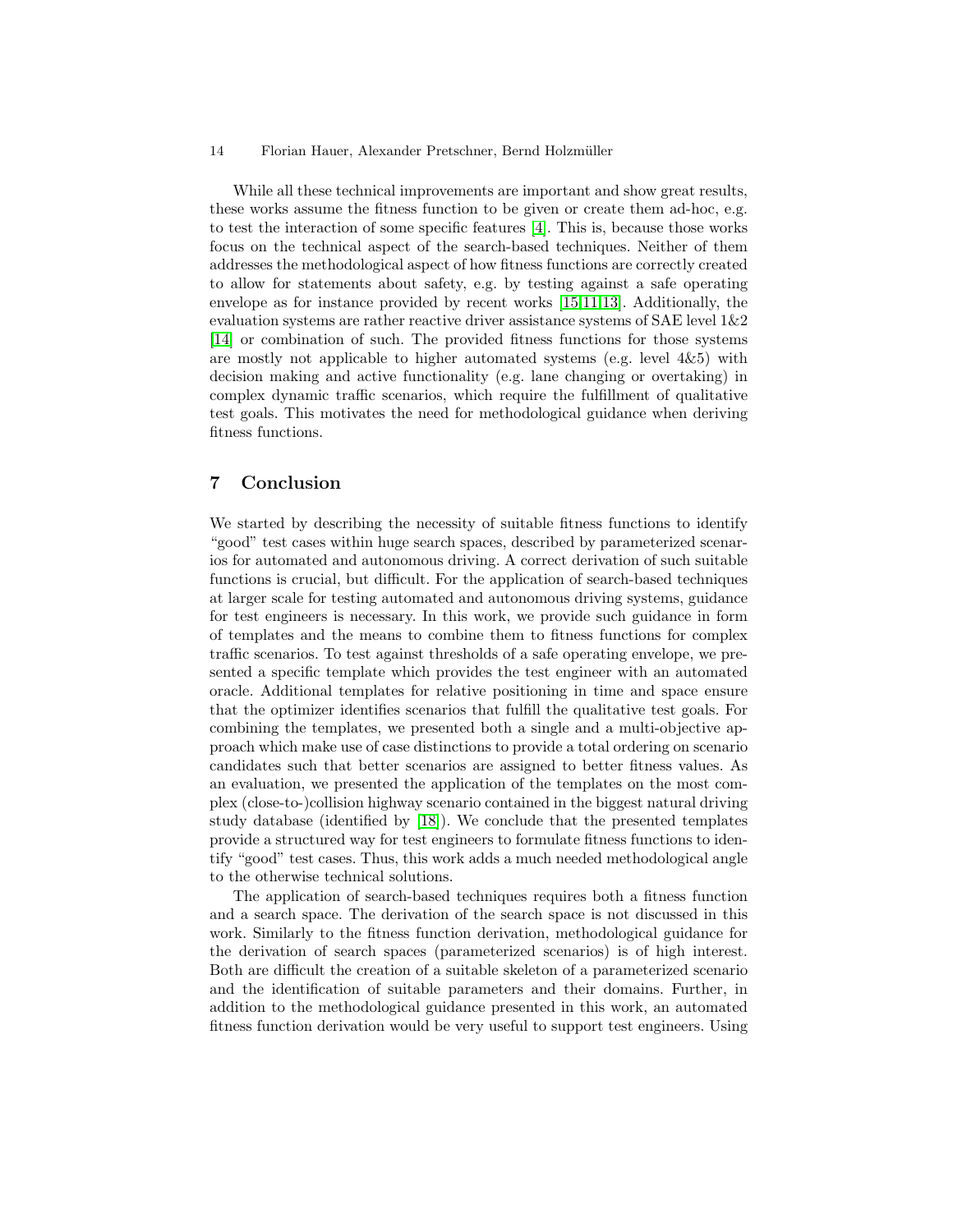a suitable scenario description as input, the described combination for singleand multi-objective techniques might be automated.

## References

- <span id="page-14-4"></span>1. OpenScenario 0.9.1 (2017). Tech. rep., OpenScenario Initiative - online at [http:](http://www.openscenario.org) [//www.openscenario.org,](http://www.openscenario.org) retrieved 11th January 2019
- <span id="page-14-2"></span>2. Abdessalem, R.B., Nejati, S., Briand, L., Stifter, T.: Testing vision-based control systems using learnable evolutionary algorithms. In: Proceedings of the 40th International Conference on Software Engineering (ICSE 2018). ACM (2018)
- <span id="page-14-13"></span>3. Abdessalem, R.B., Nejati, S., Briand, L.C., Stifter, T.: Testing advanced driver assistance systems using multi-objective search and neural networks. In: 31st IEEE/ACM International Conference on Automated Software Engineering (ASE). pp. 63–74 (2016)
- <span id="page-14-14"></span>4. Abdessalem, R.B., Panichella, A., Nejati, S., Briand, L.C., Stifter, T.: Testing autonomous cars for feature interaction failures using many-objective search. In: 33rd ACM/IEEE International Conference on Automated Software Engineering. pp. 143–154 (2018)
- <span id="page-14-5"></span>5. Althoff, M., Koschi, M., Manzinger, S.: Commonroad: Composable benchmarks for motion planning on roads. In: Intelligent Vehicles Symposium (IV), 2017 IEEE. pp. 719–726. IEEE (2017)
- <span id="page-14-11"></span>6. B¨uhler, O., Wegener, J.: Evolutionary functional testing of an automated parking system. In: Proceedings of the International Conference on Computer, Communication and Control Technologies (CCCT) and the 9th. International Conference on Information Systems Analysis and Synthesis (ISAS) (2003)
- <span id="page-14-12"></span>7. Bühler, O., Wegener, J.: Evolutionary functional testing. Computers & Operations Research 35(10), 3144–3160 (2008)
- <span id="page-14-10"></span>8. Hankey, J.M., Perez, M.A., McClafferty, J.A.: Description of the shrp 2 naturalistic database and the crash, near-crash, and baseline data sets. Tech. rep., Virginia Tech Transportation Institute (2016)
- <span id="page-14-0"></span>9. Koopman, P., Wagner, M.: Challenges in autonomous vehicle testing and validation. SAE International Journal of Transportation Safety 4(1), 15–24 (2016)
- <span id="page-14-3"></span>10. Mullins, G.E., Stankiewicz, P.G., Gupta, S.K.: Automated generation of diverse and challenging scenarios for test and evaluation of autonomous vehicles. In: IEE International Conference on Robotics and Automation (ICRA). pp. 1443–1450 (2017)
- <span id="page-14-7"></span>11. Nister, D., Lee, H.L., Ng, J., Wang, Y.: The safety force field. online at [https://www.nvidia.com/content/dam/en-zz/Solutions/self-driving-cars/](https://www.nvidia.com/content/dam/en-zz/Solutions/self-driving-cars/safety-force-field/the-safety-force-field.pdf) [safety-force-field/the-safety-force-field.pdf,](https://www.nvidia.com/content/dam/en-zz/Solutions/self-driving-cars/safety-force-field/the-safety-force-field.pdf) retrieved 10th May 2019
- <span id="page-14-9"></span>12. Pretschner, A.: Defect-based testing. In: Dependable Software Systems Engineering (2015)
- <span id="page-14-8"></span>13. Rizaldi, A., Keinholz, J., Huber, M., Feldle, J., et al.: Formalising and monitoring traffic rules for autonomous vehicles in isabelle/hol. In: International Conference on Integrated Formal Methods. pp. 50–66. Springer (2017)
- <span id="page-14-1"></span>14. SAE: Definitions for terms related to on-road motor vehicle automated driving systems. J3016, SAE International Standard (2014)
- <span id="page-14-6"></span>15. Shalev-Shwartz, S., Shammah, S., Shashua, A.: On a formal model of safe and scalable self-driving cars. arXiv:1708.06374 (retrieved 5th May 2019)